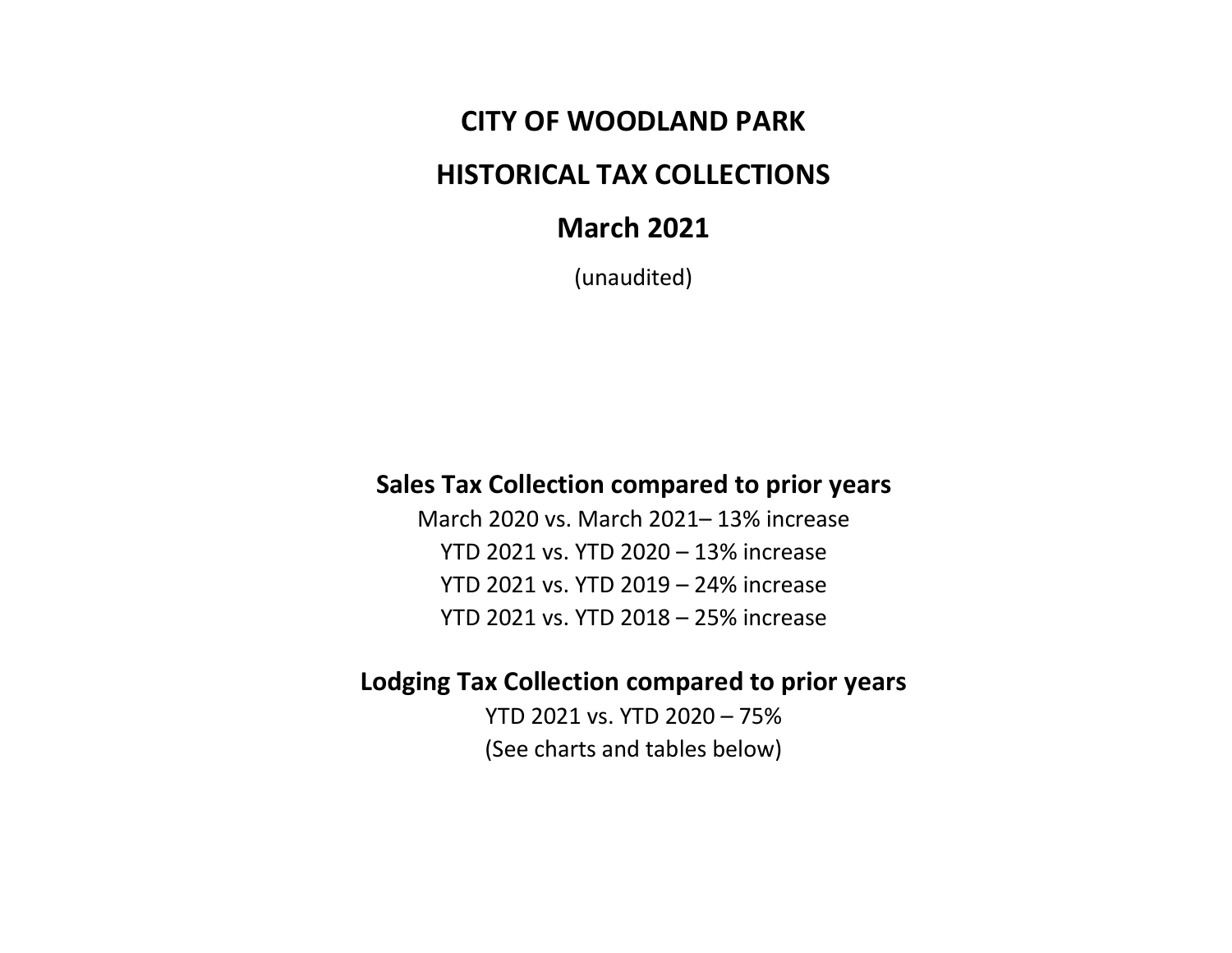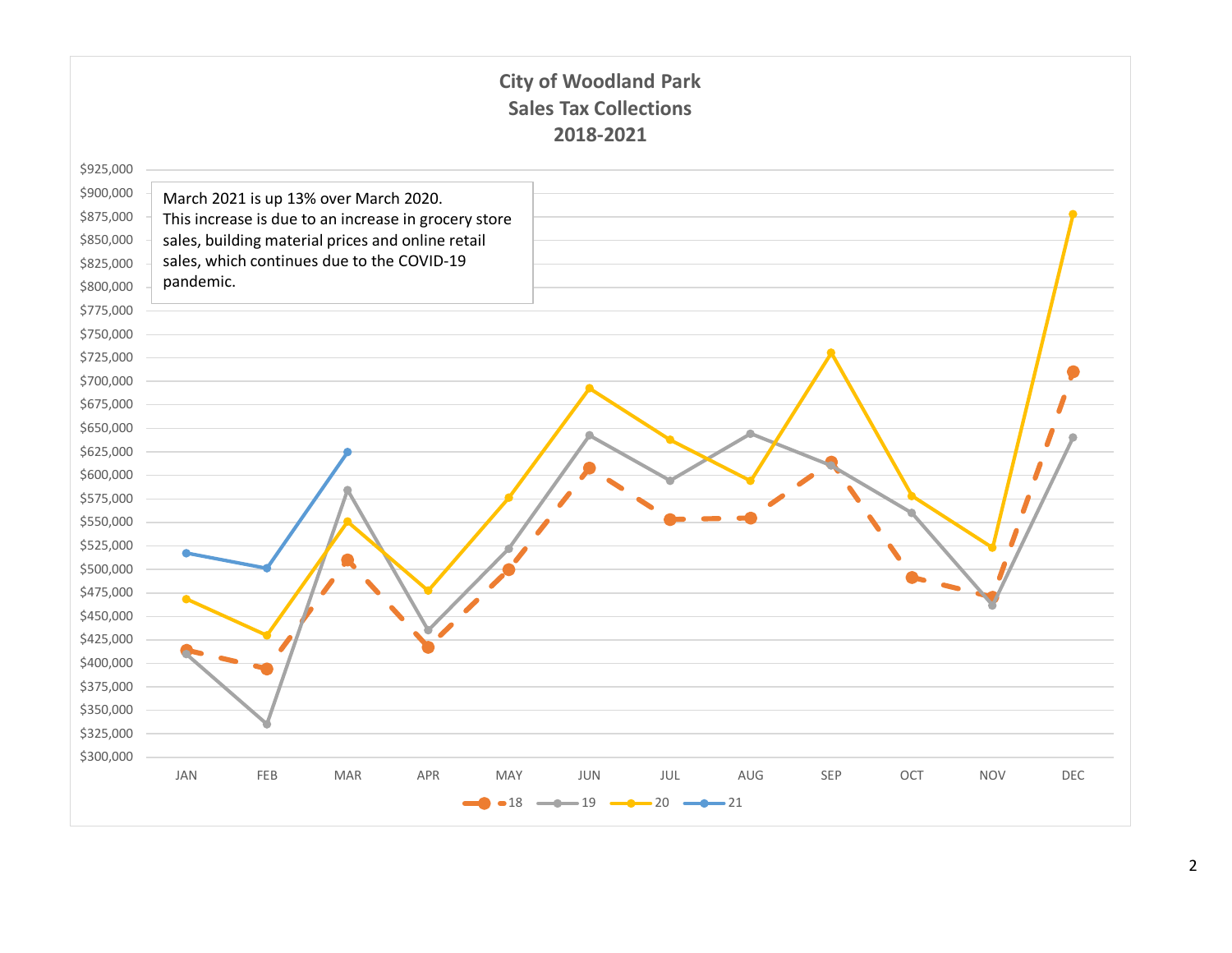

3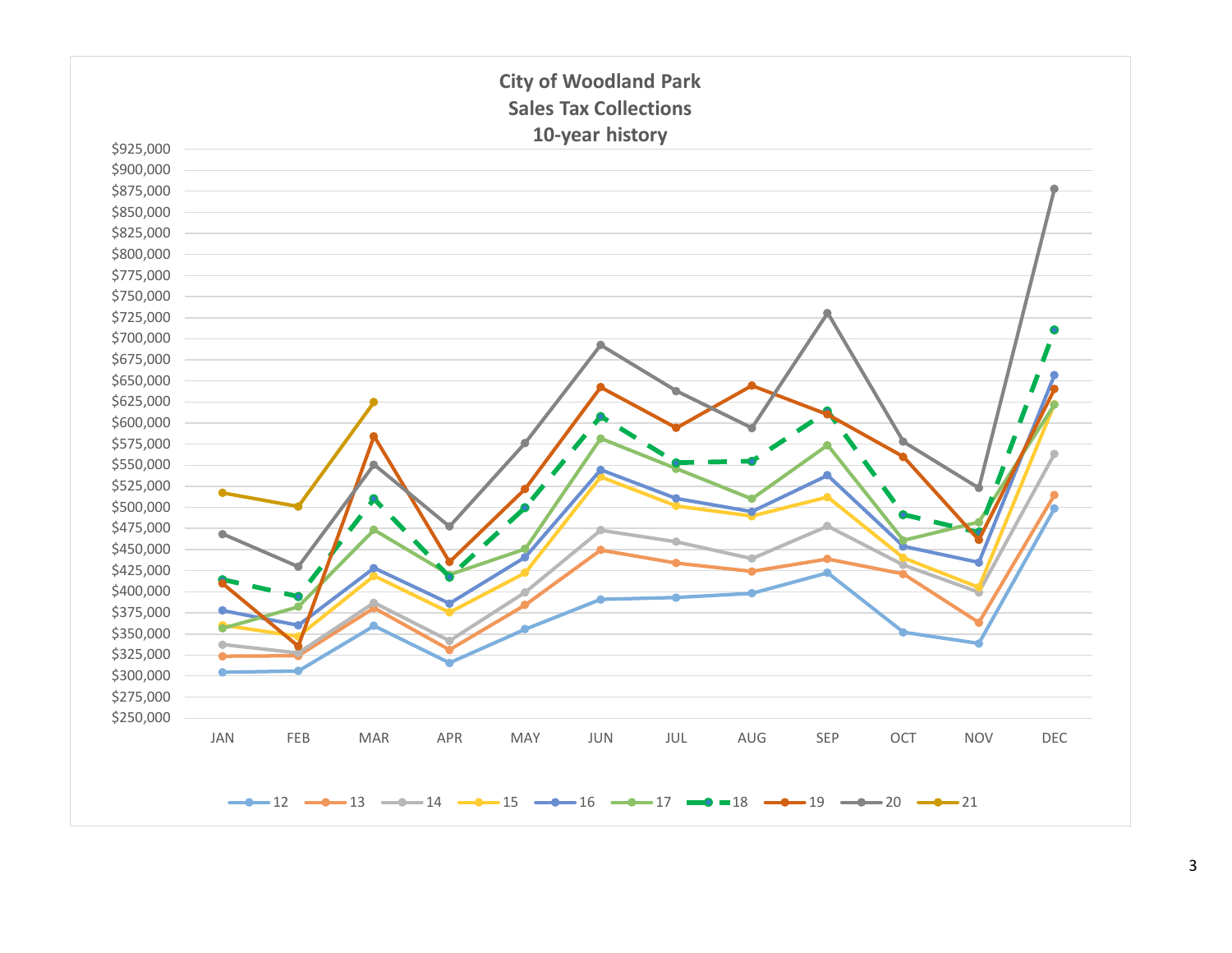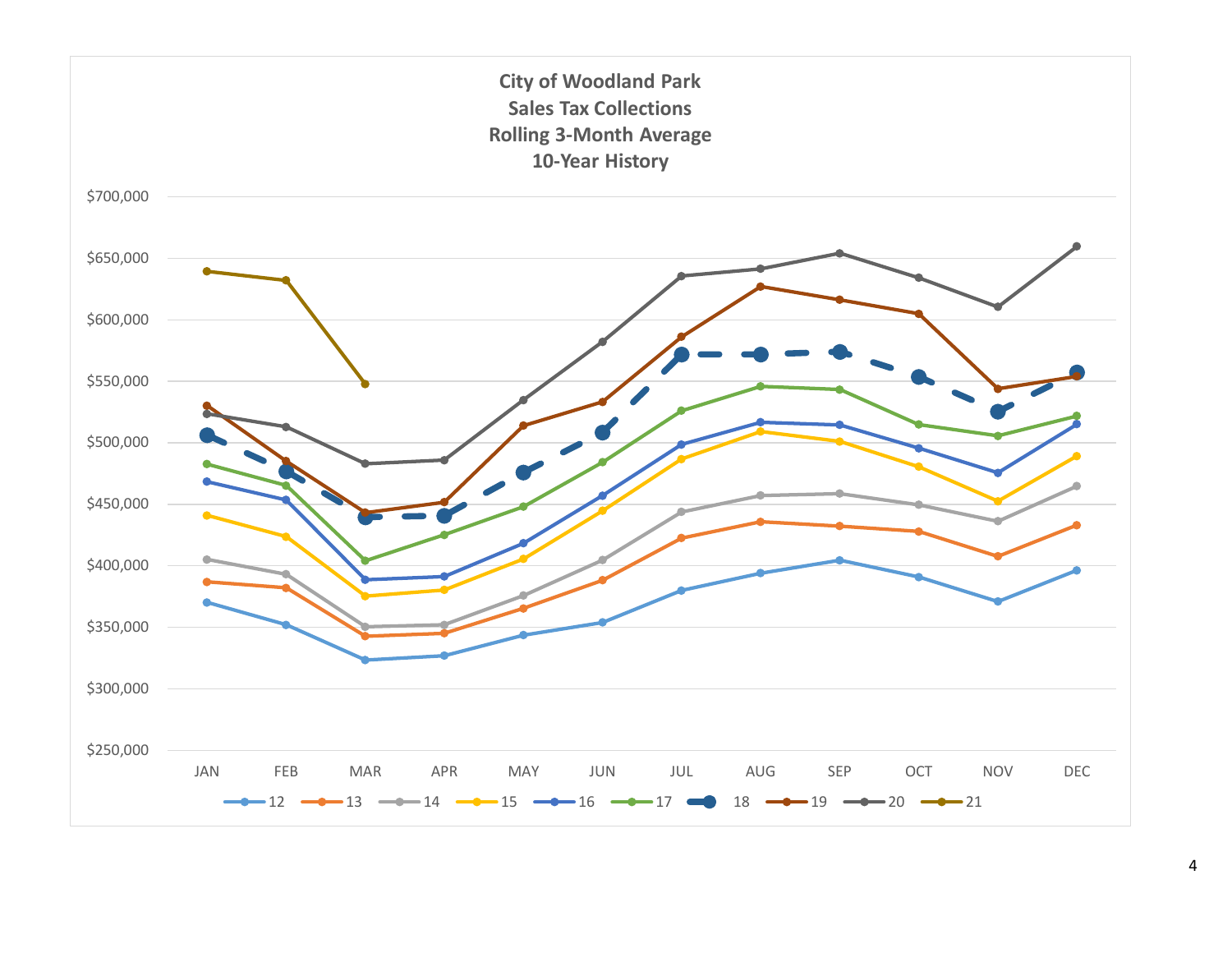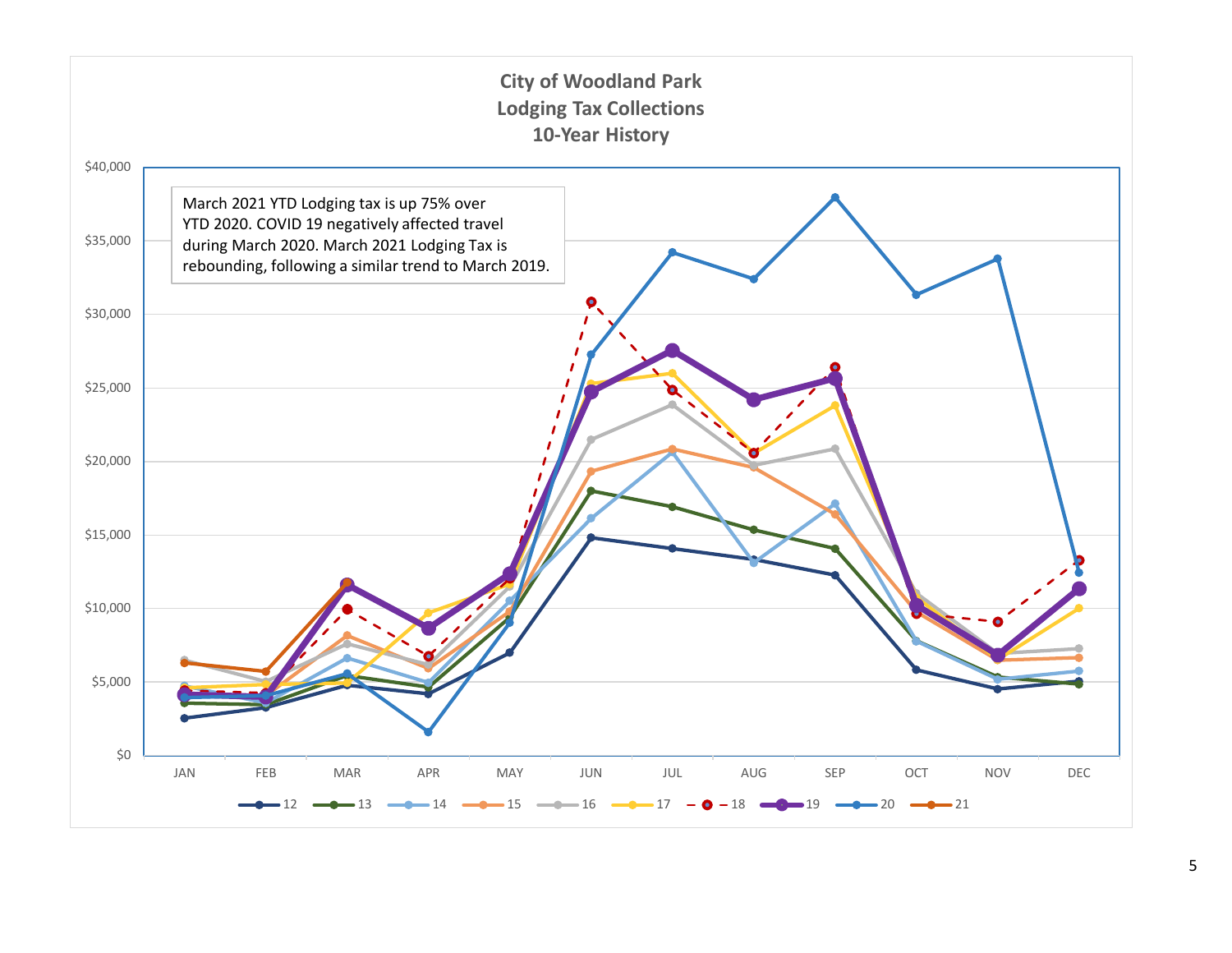|               | 12          | 13          | 14          | 15          | 16          | 17          | 18          | 19          | 20          | 21        |
|---------------|-------------|-------------|-------------|-------------|-------------|-------------|-------------|-------------|-------------|-----------|
| <b>JAN</b>    | \$304,571   | \$323,621   | \$337,313   | \$360,348   | \$377,888   | \$356,613   | \$414,283   | \$409,798   | \$468,475   | \$517,293 |
| FEB           | \$306,084   | \$324,061   | \$327,397   | \$347,055   | \$360,223   | \$382,348   | \$394,349   | \$335,333   | \$429,745   | \$501,107 |
| <b>MAR</b>    | \$359,606   | \$380,656   | \$386,803   | \$418,812   | \$428,017   | \$473,419   | \$510,278   | \$584,507   | \$550,768   | \$624,863 |
| <b>APR</b>    | \$315,526   | \$330,983   | \$341,810   | \$375,666   | \$386,018   | \$420,061   | \$417,470   | \$435,343   | \$477,439   |           |
| MAY           | \$355,773   | \$384,380   | \$399,190   | \$422,517   | \$440,998   | \$450,957   | \$499,858   | \$522,008   | \$576,357   |           |
| <b>JUN</b>    | \$390,974   | \$449,547   | \$473,013   | \$536,339   | \$544,496   | \$581,725   | \$607,795   | \$642,569   | \$692,663   |           |
| JUL           | \$393,039   | \$434,105   | \$459,243   | \$501,712   | \$510,770   | \$545,874   | \$553,063   | \$594,348   | \$637,881   |           |
| AUG           | \$398,219   | \$424,025   | \$439,395   | \$489,560   | \$494,905   | \$510,191   | \$554,799   | \$644,473   | \$594,142   |           |
| <b>SEP</b>    | \$422,565   | \$438,862   | \$477,853   | \$512,221   | \$538,141   | \$573,766   | \$614,404   | \$610,360   | \$730,476   |           |
| OCT           | \$351,905   | \$421,024   | \$431,819   | \$440,193   | \$453,849   | \$460,952   | \$491,494   | \$560,010   | \$578,061   |           |
| <b>NOV</b>    | \$338,598   | \$363,458   | \$399,206   | \$405,197   | \$434,807   | \$482,500   | \$470,367   | \$461,604   | \$523,004   |           |
| <b>DEC</b>    | \$498,801   | \$514,984   | \$563,532   | \$622,513   | \$657,016   | \$622,098   | \$710,516   | \$640,506   | \$877,951   |           |
|               |             |             |             |             |             |             |             |             |             |           |
| <b>TOTALS</b> | \$          | $\zeta$     | $\zeta$     | \$          | \$          | \$          | $\zeta$     | $\zeta$     | \$          | \$        |
|               | 4,435,661   | 4,789,706   | 5,036,574   | 5,432,133   | 5,627,128   | 5,860,504   | 6,238,675   | 6,440,861   | 7,136,962   | 1,643,262 |
|               |             |             |             |             |             |             |             |             |             |           |
| 1% amount     | \$1,478,554 | \$1,596,569 | \$1,678,858 | \$1,810,711 | \$1,875,709 | \$1,953,501 | \$2,079,558 | \$2,146,954 | \$2,378,987 | \$547,754 |
|               |             |             |             |             |             |             |             |             |             |           |
| 2% amount     | \$          | \$          | \$          | \$          | \$          | \$          | \$          | \$          | \$          | \$        |
|               | 2,957,107   | 3,193,137   | 3,357,716   | 3,621,422   | 3,751,419   | 3,907,003   | 4,159,117   | 4,293,907   | 4,757,975   | 1,095,508 |

**Annual 3% Sales Tax Collection 10-Year History by Month** (does not include the City's 1.09% sales tax for RE-2)